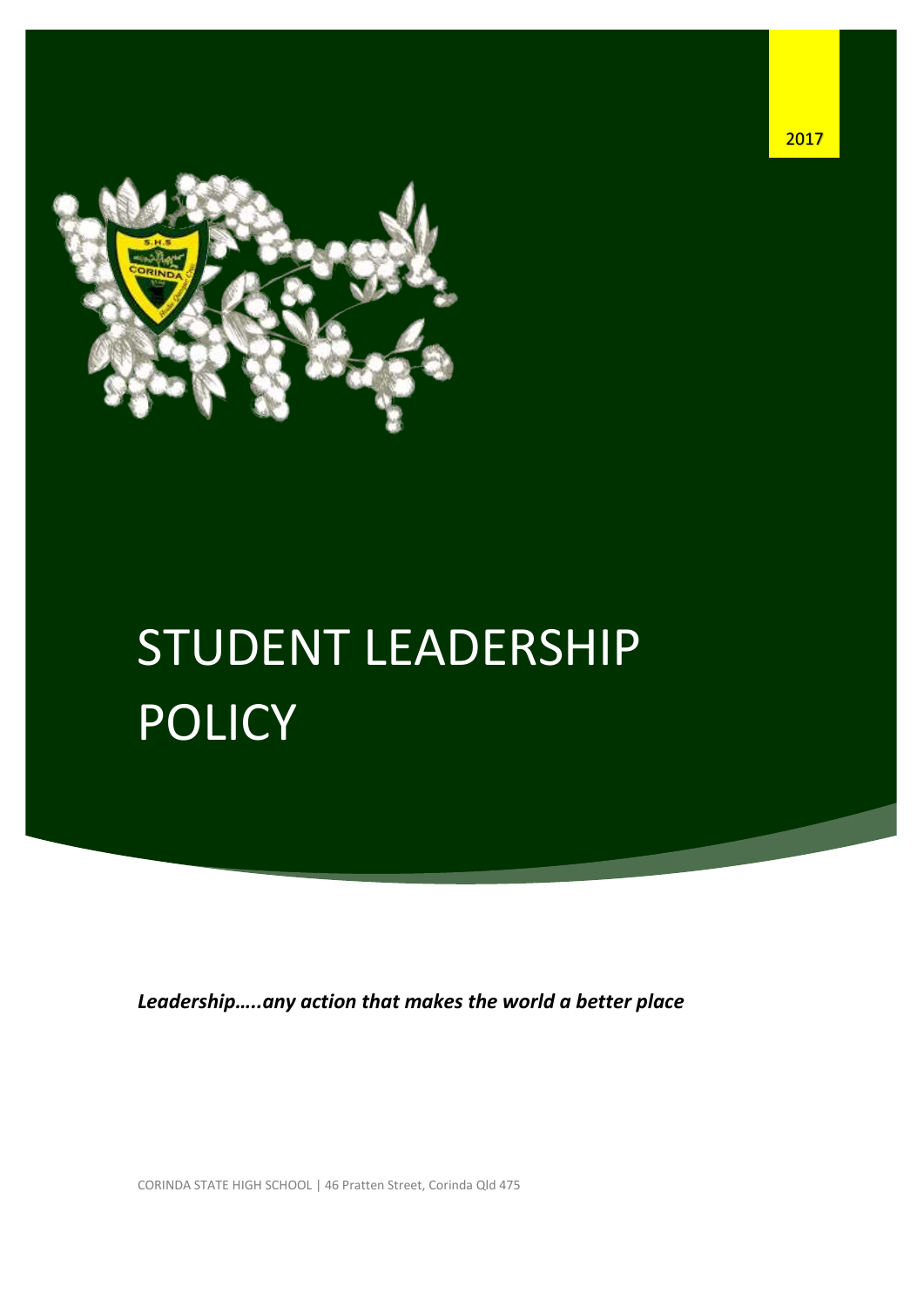# Contents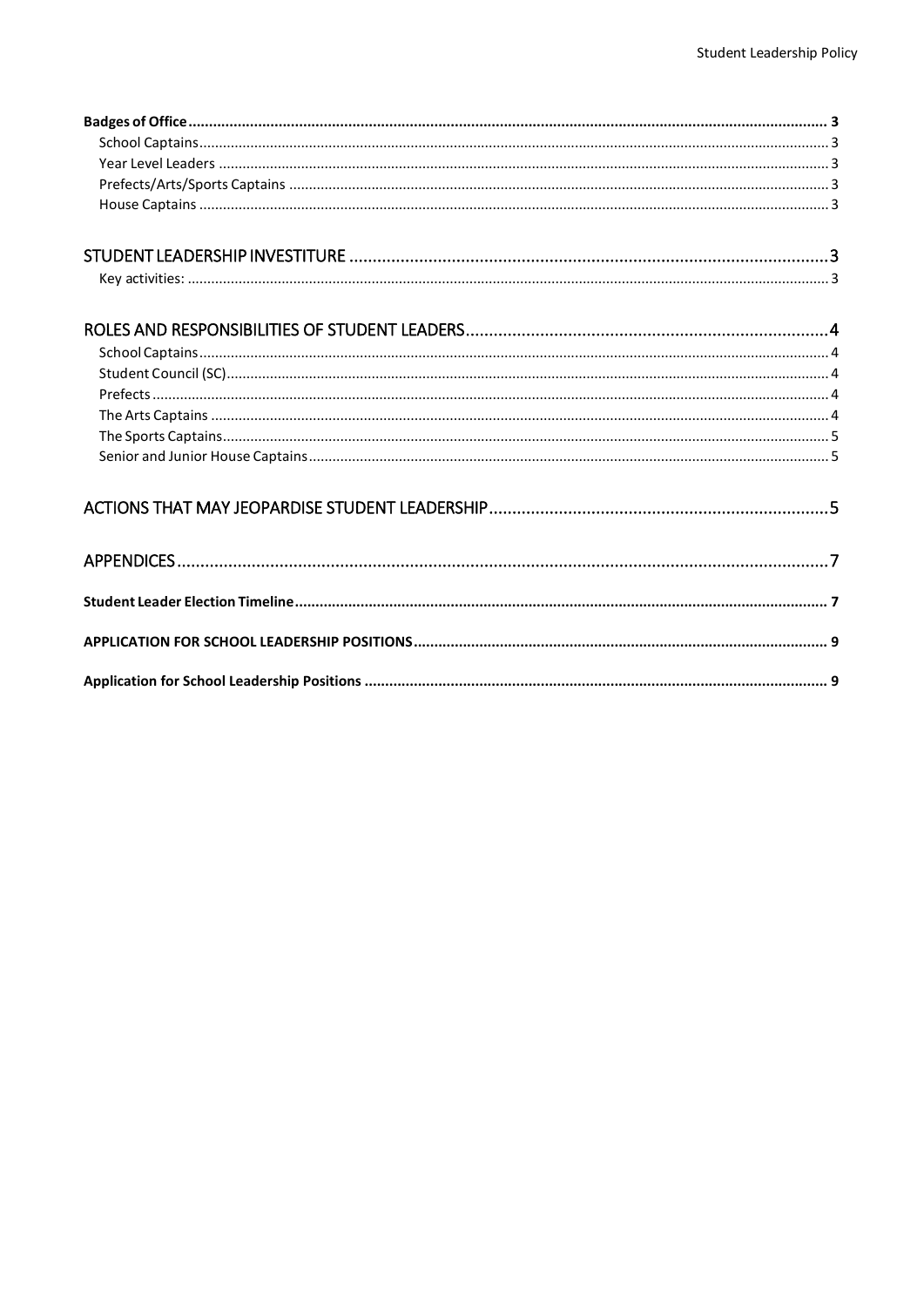# <span id="page-3-0"></span>INTRODUCTION

At Corinda State High School, leadership is an important area for student learning. We believe that everyone has the potential to exercise leadership, whether or not in formal positions. Leadership is not a responsibility confined to the 'badge wearers' and is shared by all students and staff. "Any action we do that makes the world in which we live a better place" is the paradigm shift for our leaders of tomorrow.

Our goal is to have students understand what is involved in ethical and effective leadership, and to assess and develop their own abilities so that they are more confident and able to provide leadership when required. Through participation in the whole of school Student Leadership Development Program and involvement in community service projects, students learn about the skills involved in effective leadership and the ethics of leadership in the context of community service. Students are encouraged to take on leadership positions at all levels within the school and wider community.

# <span id="page-3-1"></span>VISION AND VALUES OF STUDENT LEADERSHIP

## <span id="page-3-2"></span>School Values

Our vision is to contribute to the development of people who are equipped to participate in a dynamic society, to take responsibility for themselves, for their lifelong learning and for stewardship of the earth.

Student leaders at Corinda SHS are passionate about:

- having an impact on the quality of student life,
- **n** making a difference in the community,
- **EXECUTE:** enhancing the school environment and
- **addressing social justice issues.**

#### <span id="page-3-3"></span>Student Leadership Program

The Corinda SHS Student Leadership Development Program is a whole of school program that lays the foundation for the emergence and development of leadership qualities. The program aims to:

- provide opportunities for well balanced, holistic learning through an enterprise education approach
- develop the leadership capability of students so that they can be recognised as community leaders
- develop a culture of active citizenship to provide high calibre leaders for the future
- develop the school's global perspective and enabling students to be independent, resilient world citizens.

This program takes place outside of timetabled curriculum time, on most occasions, in various forms e.g. Leaders Up Late and High Resolves.

# <span id="page-3-4"></span>THE STUDENT LEADERSHIP MODEL

<span id="page-3-5"></span>The Aims of this Leadership Model

- To develop the leadership capability of many students so that they can be recognised as community leaders.
- To promote a culture of active citizenship to provide high calibre leaders for the future.
- To broaden the base of student leadership by providing opportunities for all students to develop and demonstrate leadership skills in a variety of contexts.
- To acknowledge and reward those students who accept the challenge to fulfil the criteria for specific student leadership roles.

## <span id="page-3-6"></span>Principles of Student Leadership

In this model, leadership is defined as students taking responsibility for contributing in a positive way to their own and other peoples' lives within Corinda SHS and beyond. It follows then, that every student can demonstrate leadership in one or more of a number of different ways, with an understanding that some will demonstrate leadership in varying degrees of effectiveness.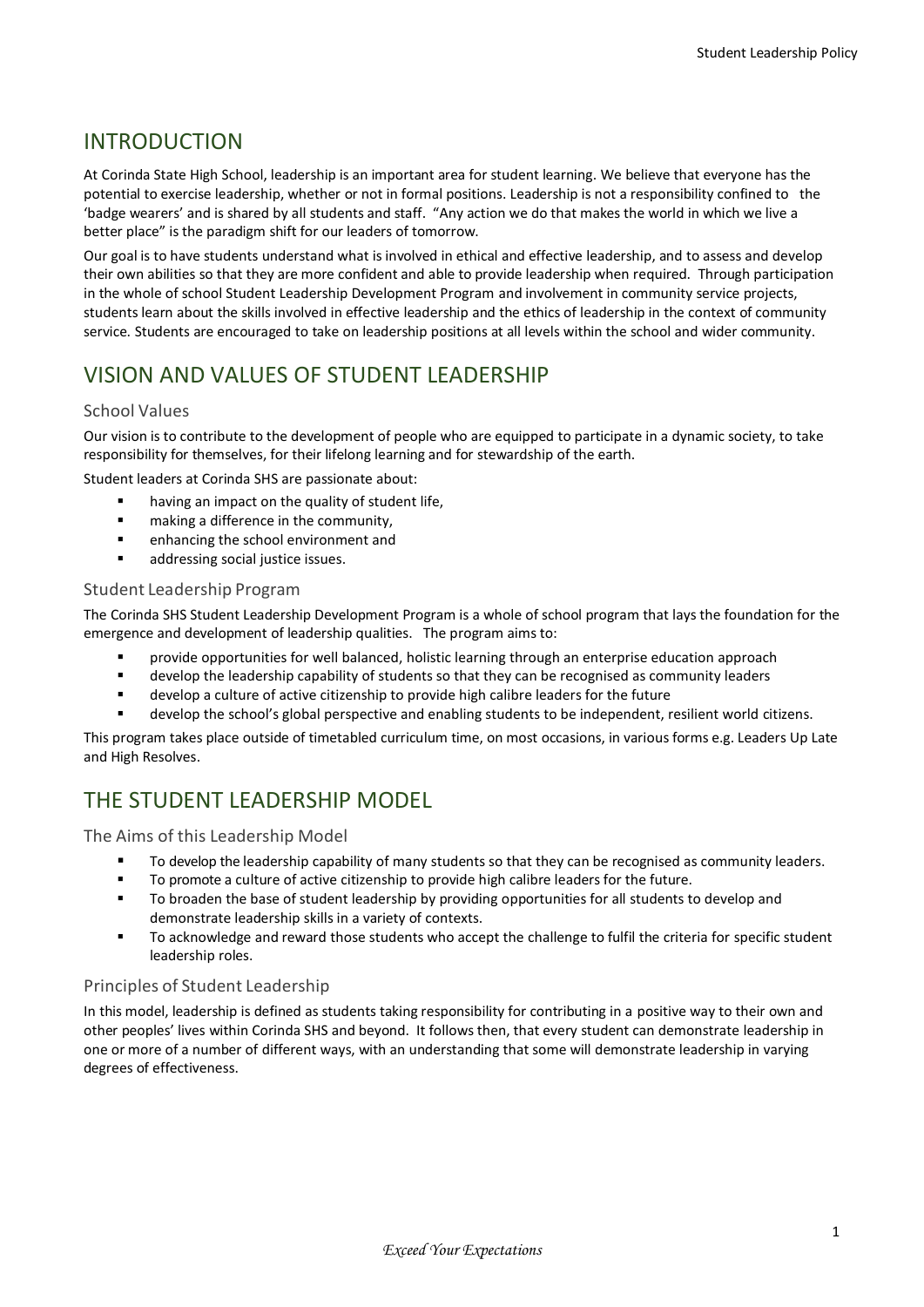<span id="page-4-0"></span>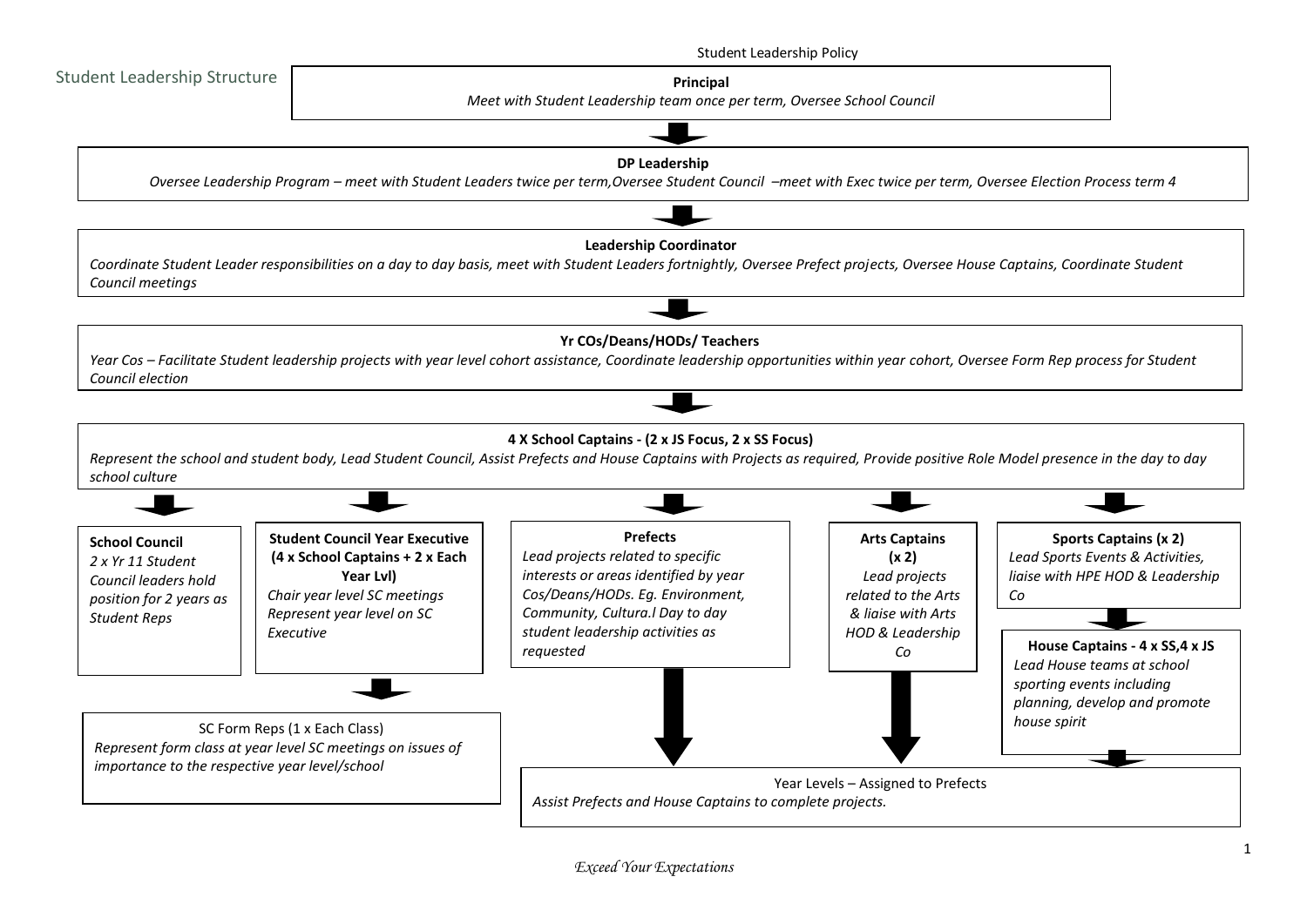#### <span id="page-5-0"></span>What Does It Look Like?

At Corinda SHS, the student leadership model operates under the four School Captains, two with a Junior Secondary focus and two with a Senior Secondary focus.

#### <span id="page-5-1"></span>School Captains

The school captains will provide leadership to the Student Council Executive. All four successful applicants will share duties depending on individual strengths and meet regularly with the Student Council Executive, Student Leadership Coordinator and the Principal.

## <span id="page-5-2"></span>The Student Council Executive (SCE)

The SCE will provide leadership and direction to the SC as well as liaise with Student Leadership Coordinator and the Principal. Attendance at SCE meetings are compulsory, with executive positions (President, Chairperson) being rotated through the 4 School Captains and meets every second week (5 meetings per term).

#### <span id="page-5-3"></span>The Student Council (SC)

The SC provides leadership opportunities for students across the whole school. SC operates within a **relational framework** where students at every level have an opportunity to make a direct contribution to the school through student representation at the form, year and executive level.

#### <span id="page-5-4"></span>Art and Sport Captains

Art and Sport Captains come from the Year 12 cohort group. The Art Captains lead activities and projects within the Arts faculty and liaise with the Arts HOD and the Student Leadership Coordinator. The Sports Captains lead activities and projects within the Sports faculty and liaise with the Sports HOD. In addition, the Sports Captains liaise with House Captains around Sporting events

#### <span id="page-5-5"></span>Prefects

Prefects have the opportunity to lead activities/projects related to their specific area of interest. Prefects work hard to promote their area of interest within the school and broader community. Prefects are mandated to make a difference (e.g. attitudes, a place, awareness etc) as an essential outcome of their captaincy. Prefects will have year levels allocated to them to assist them to undertake projects. These projects will also provide leadership opportunities within year level cohorts

#### <span id="page-5-6"></span>House Captains

House Captains are drawn from the Year 9 and 12 cohort group. There are 4 Senior House Captains and 4 Junior House Captains. House Captains operate within the house spirit framework. Their role is to develop house spirit across the school by identifying opportunities for house competition.

# <span id="page-5-7"></span>GUIDELINES FOR ELECTION OF STUDENT LEADERS

All formal leadership positions will be determined in Term 4 of the year prior to taking office. The roles will be taken up at the commencement of the New Year, however it is anticipated that new leaders will fulfil delegated duties such as participating in Year 6 Orientation Day in the preceding year and the first day back with Year 7s in the new school year.

The closing date for nominations is final. Students nominating for all positions must complete the official application form in full.

A panel will meet to decide applicant suitability. This panel will consist of:

- **Paramer 11 Deputy Principal**
- Year 11 Year Level Coordinator
- **Head of Department- The Arts**
- Head of Department- HPE
- Leadership Coordinator

A list of suitable students for each leadership position will be published within the school and progressed to the next stage of the election process. Unsuccessful applicants will have the opportunity to receive verbal feedback from the panel chair.

#### <span id="page-5-8"></span>School Captains

The school captains will represent the student body and Corinda SHS through various channels in the leadership structure.

#### Stage One of the Election Process

There are four office bearers for Corinda State High School Captains all of equal importance.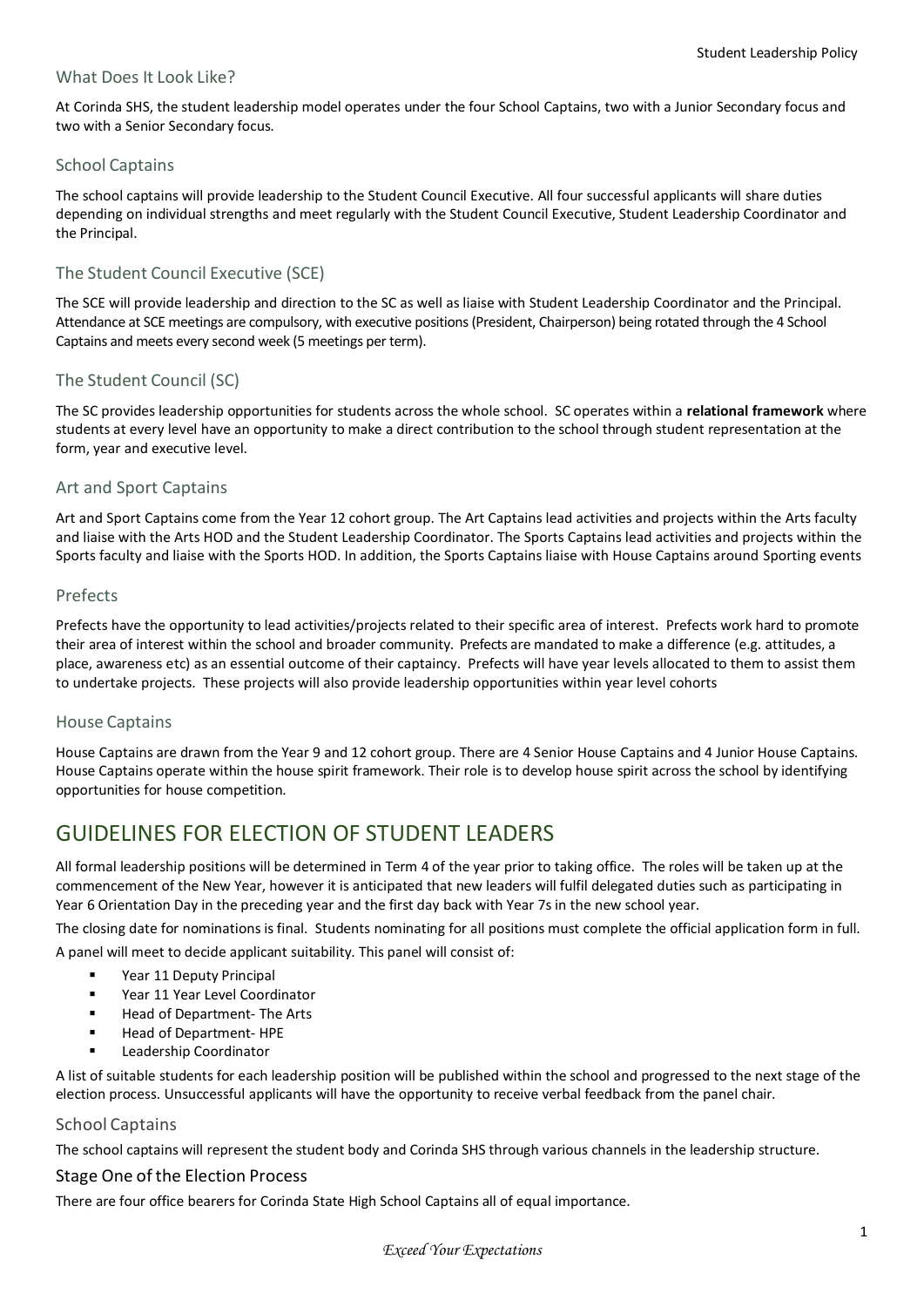Student Leadership Policy Students deemed by the panel as suitable for the position of School Captain will be invited to take part in Stage Two of the election process.

## Stage Two of the Election Process

## <span id="page-6-0"></span>School Captains

Successful applicants must deliver an address to their cohort and the Year 10 cohort on the designated date. At the conclusion of the speeches:

- Selection panel of (1 Admin, 1 Year Level Coordinator) will rate each candidate's speech.
- Students in the Year 11 cohort group will give a 1, 2 vote by secret ballot to their two preferred candidates.
- The top 6 students rated by student ballot, and the top 6 students rated by panel will progress to the final stage. If a student rates in the top 6 of the student and panel selection, the number of students progressing to the final stage will be reduced.

## <span id="page-6-1"></span>Election Panel

Students who progress to the final stage of the election process will be interviewed by a selection panel (Principal, Year 11 Deputy Principal, and Year 11 Year Level Coordinator). Candidates will be rated according to their performance at interview for each of the executive positions. Highest rating for each position will be elected.

#### <span id="page-6-2"></span>Student Council

There are 3 tiers to the Corinda SRC Model. *Form Class Representatives* provide the broadest base of student involvement. One student from each Form Class brings their class ideas, issues, debates, etc, to Year Level Meetings for discussion/action. Each year level has two *Year Level Leaders* who chair this meeting and take resolutions from this meeting to the whole school SC Executive meeting. The School Captains oversee the whole process.

#### <span id="page-6-3"></span>Year Level Leaders

All students in a cohort have the opportunity to apply for the position of Year Level Leader. Students nominate and deliver a speech to their cohort. A secret ballot will be conducted at the conclusion of the assembly. Teacher will also be invited to cast a vote and this will contribute to the overall voting result.

A Selection Panel will be convened to interview candidates. The panel will use the interview as well as the votes to determine the candidate's success.

The election of Year 11 Year Level Captains is a short application process in preparation for end of year Captain positions.

#### <span id="page-6-4"></span>School Council Student Representatives

A key role of the Year 11 Year Level Leaders, elected biannually, is to participate in the School Council. Meetings of the School Council are held twice per semester. Elected leaders will hold the position as School Council Student Representative for two years.

#### <span id="page-6-5"></span>Form Class Representatives

One SC representative from each Form class elected. Students will be nominated by form teachers or nominate themselves, via written application, for the position of Form Class Representative. Form teacher to determine suitability of the candidate's application. Applicants are to address the class as to their suitability to the role. Form teacher to run a secret ballot election process. Student with the most votes will be deemed the elected Form Class Representative.

## <span id="page-6-6"></span>Prefects/Arts Captains/Sports Captains

#### Stage Two of the Election Process

#### <span id="page-6-7"></span>Arts Captain

Suitable applicants will be interviewed by a selection panel (1 Admin, The Arts HOD) and ranked according to their performance. The two students with the highest ranking will be awarded the positions of Arts Captain

#### <span id="page-6-8"></span>Sport Captains

Successful applicants will be interviewed by a selection panel (1 Admin, The HPE HOD) and ranked according to their performance. The two students with the highest ranking will be awarded the positions of Sports Captains.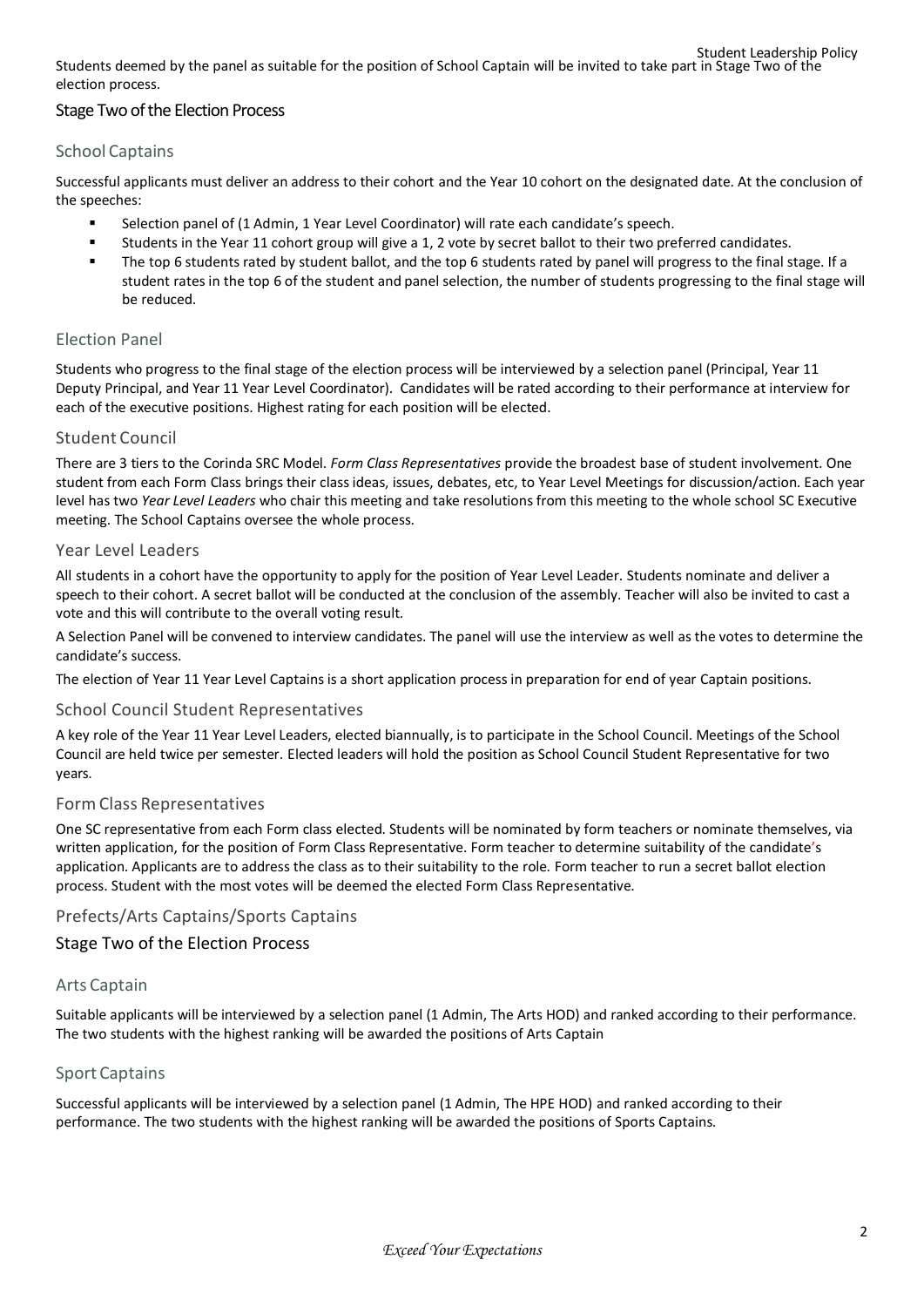#### <span id="page-7-0"></span>House Captains

Students identified as worthy by the selection panel in the above process, but not awarded a Captain position, will then be considered for the role of House Captain. House Captains will be determined by the same process used to elect the School Captains.

### <span id="page-7-1"></span>Prefects

Successful applicants will be interviewed by a selection panel (1 Admin and Year 11 Coordinator, and/or Leadership Coordinator) and ranked according to determined criteria. The highest ranking students will be awarded Prefect positions. (\*The number of prefects may vary from year to year dependent upon applicant suitability and school needs)

## <span id="page-7-2"></span>Eligibility

A framework of questions throughout the election processes will be integral to the application process:

- How have I been an exemplary role model? (*behaviour, attitude, effort)*
- $How$  have I demonstrated initiative?
- What has been my impact?
- Who have I impacted? (Your peers as well as those whom you may be serving in other years?)
- How have I impacted? (Have I changed the behaviours of my peers and others and/or created 'fellowship' because of decisions made and actions taken?)

In addition, students must meet the requirements of the School Representation Policy. Students must also obtain the signature of two teacher referees to endorse their nomination for a leadership position.

# <span id="page-7-3"></span>Awards Procedure

Students will be notified of their success in obtaining a senior leadership positions in Term 4. The Corinda SHS student leadership team will be officially announced at the Year 11 Merit Ceremony.

## <span id="page-7-4"></span>Badges of Office

#### <span id="page-7-5"></span>School Captains

**Badge denoting position** 

#### <span id="page-7-6"></span>Year Level Leaders

- Year 11 Year Level Leaders receive school blazer and badge
- **All other Year Level Captains/Prefects receive badge**

#### <span id="page-7-7"></span>Prefects/Arts/Sports Captains

**EXEC** Captain Badge denoting position

#### <span id="page-7-8"></span>House Captains

- Captain Badge denoting position
- School Blazer

# <span id="page-7-9"></span>Student Leadership Investiture

The Student Leadership Investiture occurs in week 3 and is a key event in the Corinda SHS calendar. The SC Executive works closely with the Principal and Events Deputy in planning and co-ordinating this event.

<span id="page-7-10"></span>Key activities:

- "The outgoing SC Executive is invited back to participate in the Investiture Ceremony. Their role is to present the badges to their corresponding incoming office bearer
- School blazers are presented to the School Captains by the P&C President
- The outgoing SC President delivers an address to the new executive
- The incoming School Captains deliver an address outlining the vision for the year and what they hope to achieve
- **Badges only** are presented to Prefects and House Captains
- Blazers will be presented to the Prefects and House Captains at the next whole school assembly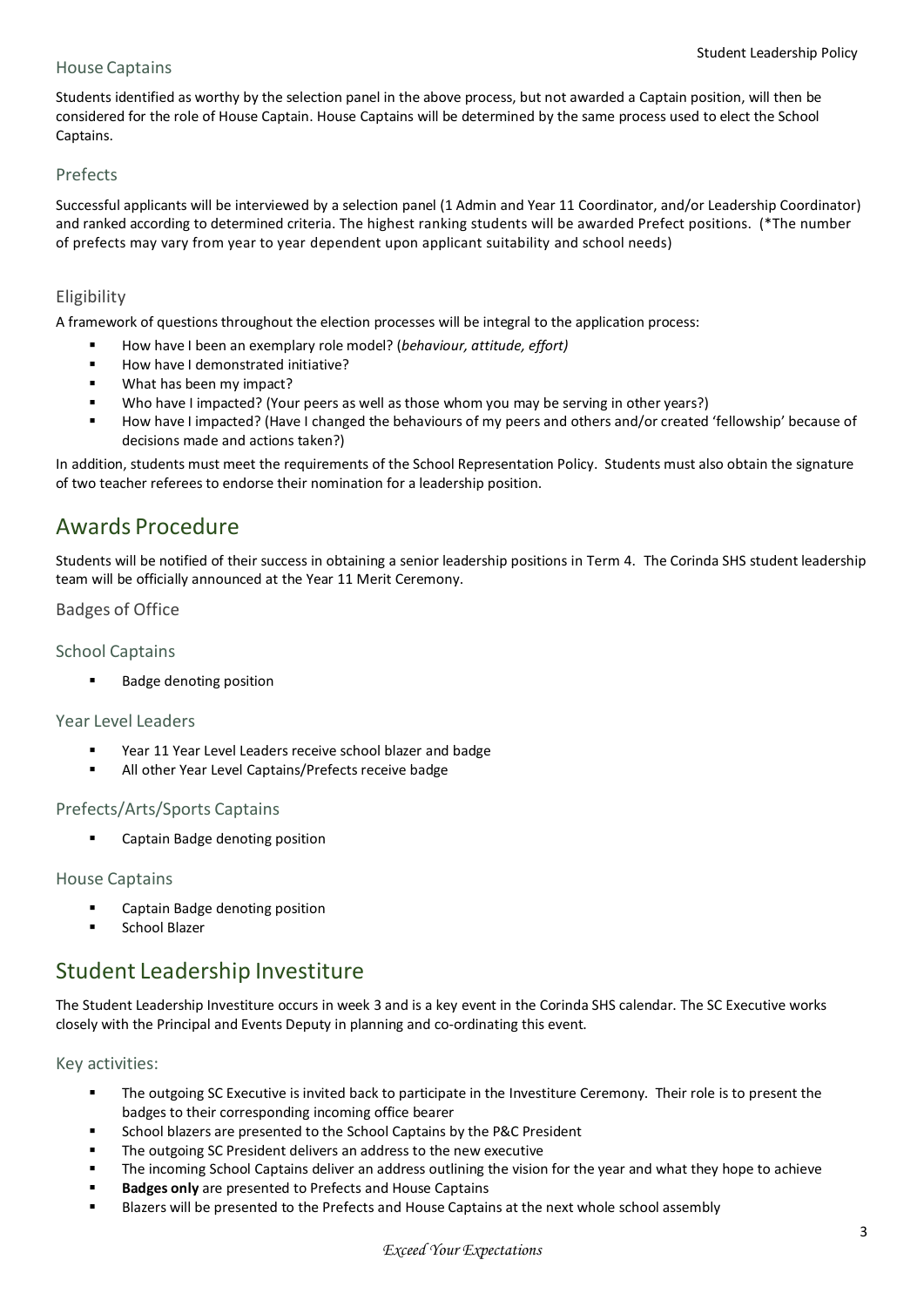# <span id="page-8-0"></span>ROLES AND RESPONSIBILITIES OF STUDENT LEADERS

## <span id="page-8-1"></span>School Captains

The four school captains are to represent both Corinda SHS and the student body. They will share roles depending on strengths and work regularly with the SC Executive and the Project Captains. They will meet regularly with all captains and the Principal to ensure that goals are being met.

Duties of the School Captains could include, but are not limited to:

- Performing at school speaking / representation engagements
- **Representing the school at official functions**
- **EXECUSE 10** Discussing any proposals with the Principal prior to SRC meetings
- Overseeing the SRC Executive
- Providing input into school strategic planning
- **Representing whole school student body on working parties, boards, committees**
- Leading Speech Night
- **Writing the Annual School Report for the Magazine**
- **EXECT** Attending and presenting a Student Report at P&C Meetings at least once per Term
- Leading a whole school event e.g. Valentine's Day, Talent Quest
- Participation in Year 6 Orientation Day Program and Year 7 First Day of school
- Coordinating senior jersey process
- Attending P&C meetings on a rotational basis
- Attendance at Year 11 camp.

## <span id="page-8-2"></span>Student Council (SC)

The aim/role of the SC is to provide a means of expression of student opinion, enabling students to raise issues concerning their involvement in the life of Corinda SHS. The SC also provides a forum for the wider School community to consult a representative body of students. Activities the SC are likely to be engaged in could include co-ordinating the gathering and presentation of student opinion and ideas on key decisions within the School community; encouraging greater understanding and communication between students, staff, administration and parent bodies; and providing a forum for student debate, recommendations and decisions regarding matters concerning students and/or the whole School community.

The SC is a *relational process* of students coming together attempting to accomplish change or make a difference to benefit the common good.

#### <span id="page-8-3"></span>Prefects

Duties of the Prefects could include, but are not limited to

- Developing an action plan around activities to support their project/s of interest
- Organising events/activities which align with their project/action plan
- **EXEDER** Meeting regularly with their mentor teacher
- **EXECT** Leading their allocated year level to assist in project completion
- **Taking a proactive role in issues relating to their project area**
- Being a visible and active spokesperson on Year Level assemblies, full school assemblies and student notices
- Being active and positive promoters of Corinda State High School and its achievements within and beyond the school **Attendance at Year 11 camp.**

Corinda SHS is committed to equal opportunity, and selection to the position of Prefects will be on the basis of merit and fair consideration will be given to all applicants. The number of Prefects selected will be determined by the needs of the school. Applicants who are unsuccessful may request verbal feedback from the Year Level Coordinator on the Prefect Selection Panel.

## <span id="page-8-4"></span>The Arts Captains

The Arts Captains work with staff and students to create an Arts culture and environment where all students can flourish. The Arts Captains will be confident and effective communicators, masterful in their field, able to take the initiative and work collaboratively, but most importantly, must be passionate about The Arts.

Duties of The Arts Captains could include, but are not limited to:

- Working with HOD, Coordinators and teachers to communicate a vision for The Arts and culture at Corinda
- **Working with the House Captains**
- Developing a strategic plan to set goals, and using highly developed interpersonal skills, influencing others to help you achieve them
- Building cohesive teams and working collaboratively with others to achieve goals and meet timelines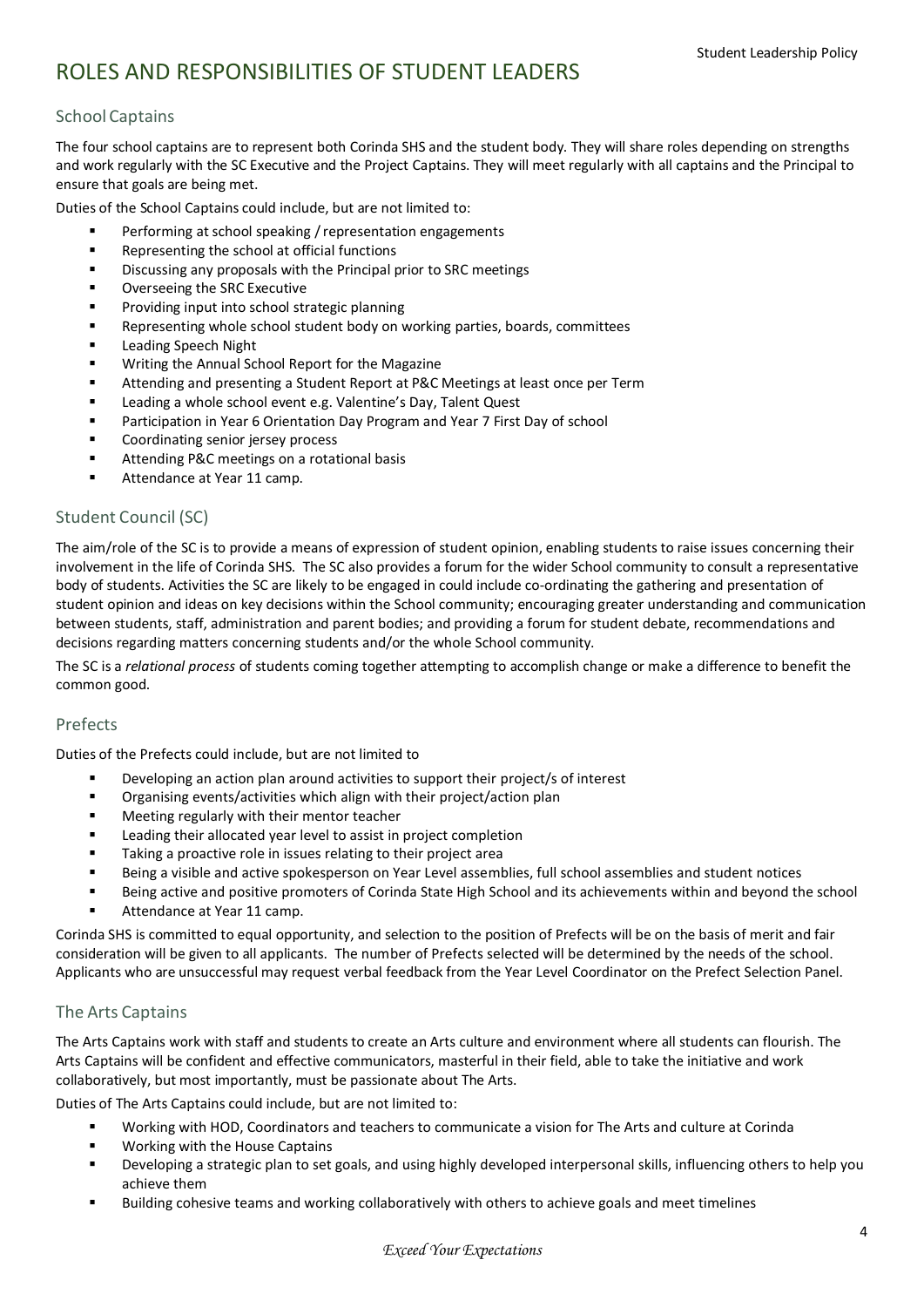- Sharing the hosting role and contributing to event management of major projects and presentations
- **EXECOMMUNICATED STATE:** Communicating your passion and enthusiasm for The Arts teams and projects to others
- Attendance at Year 11 camp.

## <span id="page-9-0"></span>The Sports Captains

Duties of the Sports Captains could include, but are not limited to:

- Working with HOD, Coordinators and teachers to communicate a vision for the Sports Department and culture at Corinda
- **Working with the House Captains**
- Being actively engaged in personal sporting pursuits and exhibiting exemplary good sportsmanship on all occasions
- **Taking a leadership role in the planning and organisation of school and district sporting events**
- Canvassing student perspectives and advocating for change on behalf of student body; developing new products to engage all members of the school community
- **Being proactive/creative in sport promotion and activities for upholding/growing school traditions**
- Attendance at Year 11 camp.

#### <span id="page-9-1"></span>Senior and Junior House Captains

Duties of the Sports Captains and Vice Captains could include, but are not limited to:

- Leading the respective House Teams by leading and supporting sign-ons for all school events e.g.: swimming carnival, athletics carnival, cross country, inter-school sports, inter-house debating, theatre sports, chess
- **EXEC** Leading and developing House spirit via cheer squads
- Assisting the Sport Captains in collecting feedback from the student body about existing events, and developing ideas for future activities
- Providing sports products considering logistics and traditions
- Sports & The Arts promotion and marketing.

# <span id="page-9-2"></span>ACTIONS THAT MAY JEOPARDISE STUDENT LEADERSHIP

Circumstances leading to loss of a leadership position could be any of the following, plus any other actions deemed contrary to the trust placed in a Student Leader:

- Non-compliance to Corinda SHS School Representation Policy
- **Unexplained or inadequately explained absences from class or school**
- **Any major infringement of school rules**
- Repeated minor infringements of school rules
- Several adverse reports concerning poor behaviour, attitude or ineffectual and inappropriate exercise of authority.

Infractions which are so serious and blatantly anti-social will result in immediate removal of the school leadership position which, once removed, may be permanent. This may include anti-social and/or inappropriate behaviour outside the school that comes to the attention of and requires action from the school. A loss of leadership means that the student forgoes all duties and rights, and must return all badges of office immediately to the Principal. Parents will be informed of this decision through a meeting with the Principal.

All leadership position holders are required to undergo a review each term. This review will occur with the Student Leadership Coordinator/Admin member and will comprise a discussion around student's performance according to role as outlined.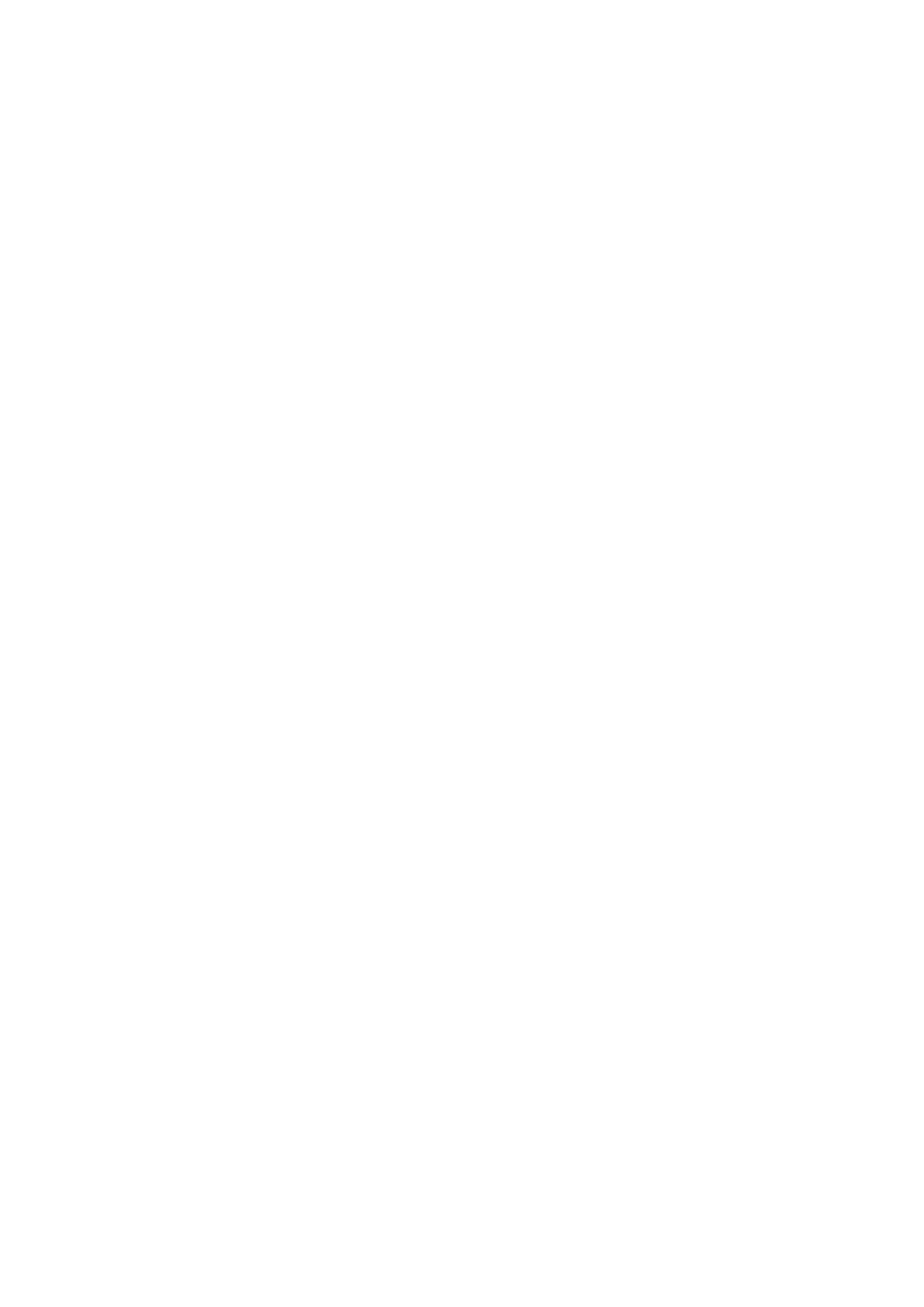# <span id="page-11-0"></span>APPENDICES

## <span id="page-11-1"></span>Student Leader Election Timeline

| <b>TERM 3</b>          |                                                                                                                                                                                                                  |
|------------------------|------------------------------------------------------------------------------------------------------------------------------------------------------------------------------------------------------------------|
| 10                     | Leadership Applications OPEN (Years 7-11)<br>All positions except for Form Class Representatives                                                                                                                 |
|                        | Leadership Application Packs available at Administration Office or from Year Level<br>✓                                                                                                                          |
| TERM 4                 |                                                                                                                                                                                                                  |
| $\mathbf{1}$           | Leadership Applications CLOSE                                                                                                                                                                                    |
|                        | $\checkmark$<br>Leadership Applications are to be returned to relevant Deputy Principal by the end of Week 1                                                                                                     |
| $\overline{2}$         | Leadership Applications assessed by relevant panels                                                                                                                                                              |
|                        | Panel consists of Deputy Principals, relevant Heads of Department & Year Level Coordinators<br>and teacher representatives                                                                                       |
|                        | Successful candidates present election speeches on assembly                                                                                                                                                      |
| 3                      | School Captain candidates - Senior School Assembly<br>$\checkmark$<br>All other leadership positions - Year Level Assemblies<br>✓                                                                                |
| 4                      | Interviews conducted with successful candidates by interview panel                                                                                                                                               |
| 5                      | Interview panel consists of relevant Year Level Deputy Principal, Year Level Coordinator and<br>✓<br>Head of Department                                                                                          |
| 6                      |                                                                                                                                                                                                                  |
|                        | Student Leadership Positions Finalised                                                                                                                                                                           |
| 7                      | School Captains, Prefects, Arts & Sports Captains announced at Year 11 Merit Ceremony<br>Year 8-11 Year Level Leaders and Junior House Captains announced at relevant Year Level<br>✓<br><b>Merit Ceremonies</b> |
| 8                      |                                                                                                                                                                                                                  |
| 9                      | Year 6 Orientation Day Program                                                                                                                                                                                   |
|                        | All newly elected Leaders to be involved<br>$\checkmark$                                                                                                                                                         |
| 10                     |                                                                                                                                                                                                                  |
| <b>NEW SCHOOL YEAR</b> |                                                                                                                                                                                                                  |
|                        | Day One                                                                                                                                                                                                          |
| 1                      | School Leaders involved in Year 7 activities<br>✓                                                                                                                                                                |
|                        | Form Class Representative Nominations & Elections                                                                                                                                                                |
| $\overline{2}$         | $\checkmark$ Year 8-12 Form Class Representative nomination and elections held in form classes<br>ALL LEADERSHIP POSITIONS (Yr 8-12) MUST BE DETERMINED BY END OF WEEK 2                                         |
|                        |                                                                                                                                                                                                                  |
| 3                      | Leadership Investiture Ceremonies                                                                                                                                                                                |
| 4                      | Leadership Big Day Out                                                                                                                                                                                           |
|                        | All elected leaders are expected to attend<br>✓                                                                                                                                                                  |
| <b>TERM 2</b>          |                                                                                                                                                                                                                  |
| 1                      | Year 7 Form Class Representative nomination and elections held in form classes                                                                                                                                   |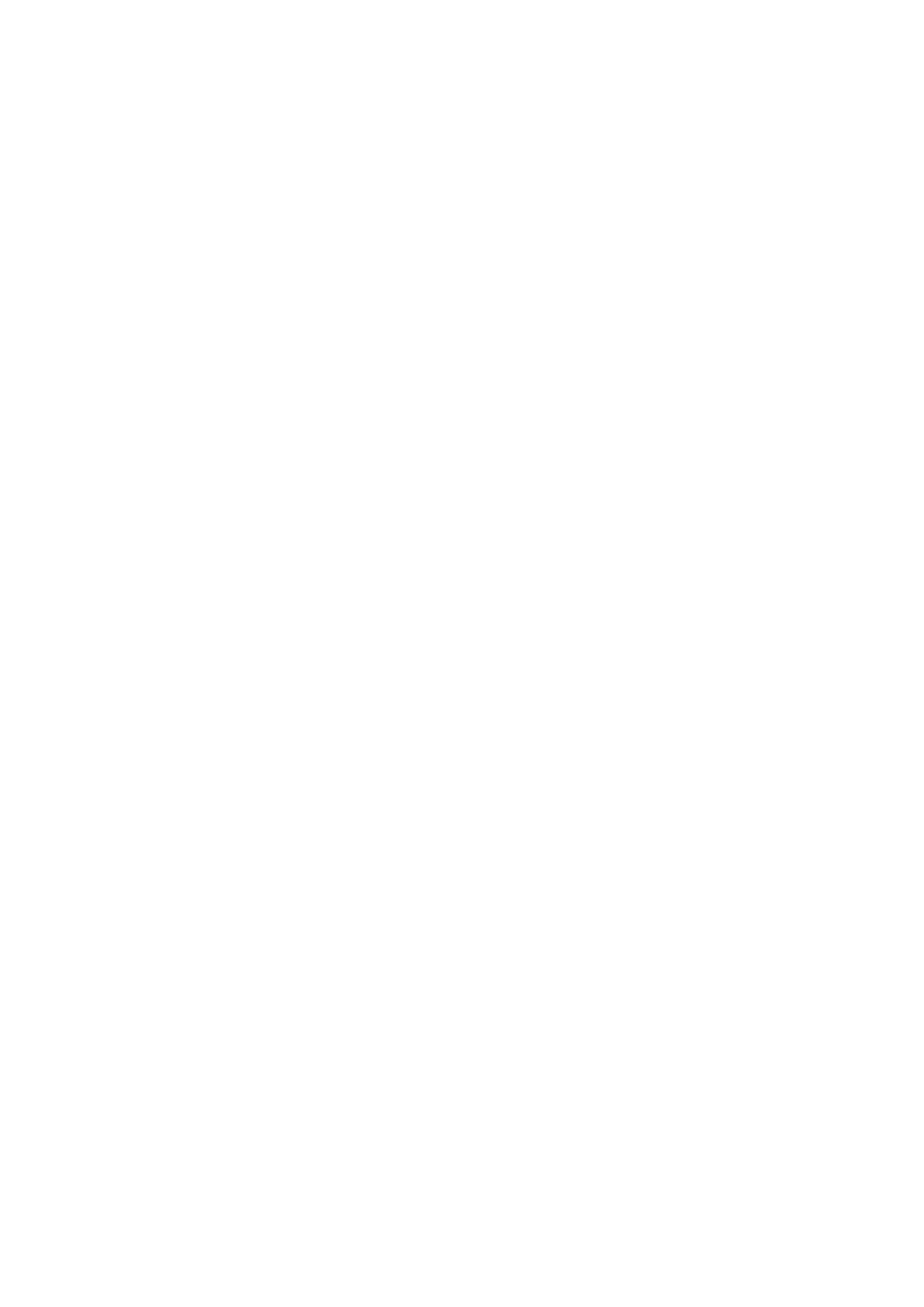## <span id="page-13-0"></span>**APPLICATION FOR SCHOOL LEADERSHIP POSITIONS**

Students are able to nominate for the Student Leadership positions. Students that do not complete the application below may not be considered for a Form Class, Year Level Leader or Leadershippositions.

To nominate, please complete the application below and ensure you submit this and supporting documents. One application per position please.

#### *Nominations are due by 5:00 pm Friday Week 1 Term 4*

| <b>Student Name:</b> | Form Class: |
|----------------------|-------------|
|                      |             |

You may apply for one or all leadership positions. Please identify the position/s you are nominating for by placing a tick  $\Box$  next to each.

| Year 12 students only to apply for these positions: |                       |                      |                |                         |
|-----------------------------------------------------|-----------------------|----------------------|----------------|-------------------------|
| $\Box$ School Captain                               | $\Box$ Sports Captain | $\Box$ House Captain | $\Box$ Prefect | $\Box$ The Arts Captain |
|                                                     |                       |                      |                |                         |

| These positions are year level specific: |                               |                       |  |
|------------------------------------------|-------------------------------|-----------------------|--|
| $\Box$ Year Leader                       | $\Box$ House Captain – Junior | $\Box$ Form Class Rep |  |
| All year levels                          | Year 9 only                   | All year levels       |  |

The Student Council forms a vital communication link between teachers and students at Corinda State High School.

The Student Council fills a very important leadership role in our school when they are elected to these positions. It is important that leaders of the highest calibre are chosen and that they are prepared to commit themselves to total support of the school and involvement with the Student Council.

Decisions on selection will be based on evidence provided, no other evidence will be considered. Information and criteria for each award is available in the Help Text.

#### *The following criteria are important for these positions.*

Please peruse carefully and tick those that apply to you. Your Form/SLP Teacher will be contacted to verify your responses.

 $\Box$  Total commitment to support of the school code of behaviour and daily school procedures

- $\square$  Excellent attendance (90% or higher)
- $\Box$  Academic no outstanding assessment or N ratings
- $\Box$  Behaviour (As and Bs) and Effort (As and Bs)
- $\Box$  Care is taken to be well mannered in all public appearances (eg excursions, travelling to and from school)
- $\Box$  Total commitment to wearing full uniform
- $\Box$  Commitment to attend Year Level planning meeting prior to Student Council Meeting each month
- $\square$  Commitment to attend Student Council Meeting each month
- $\Box$  Commitment to report outcomes of Student Council Meeting to Form Class